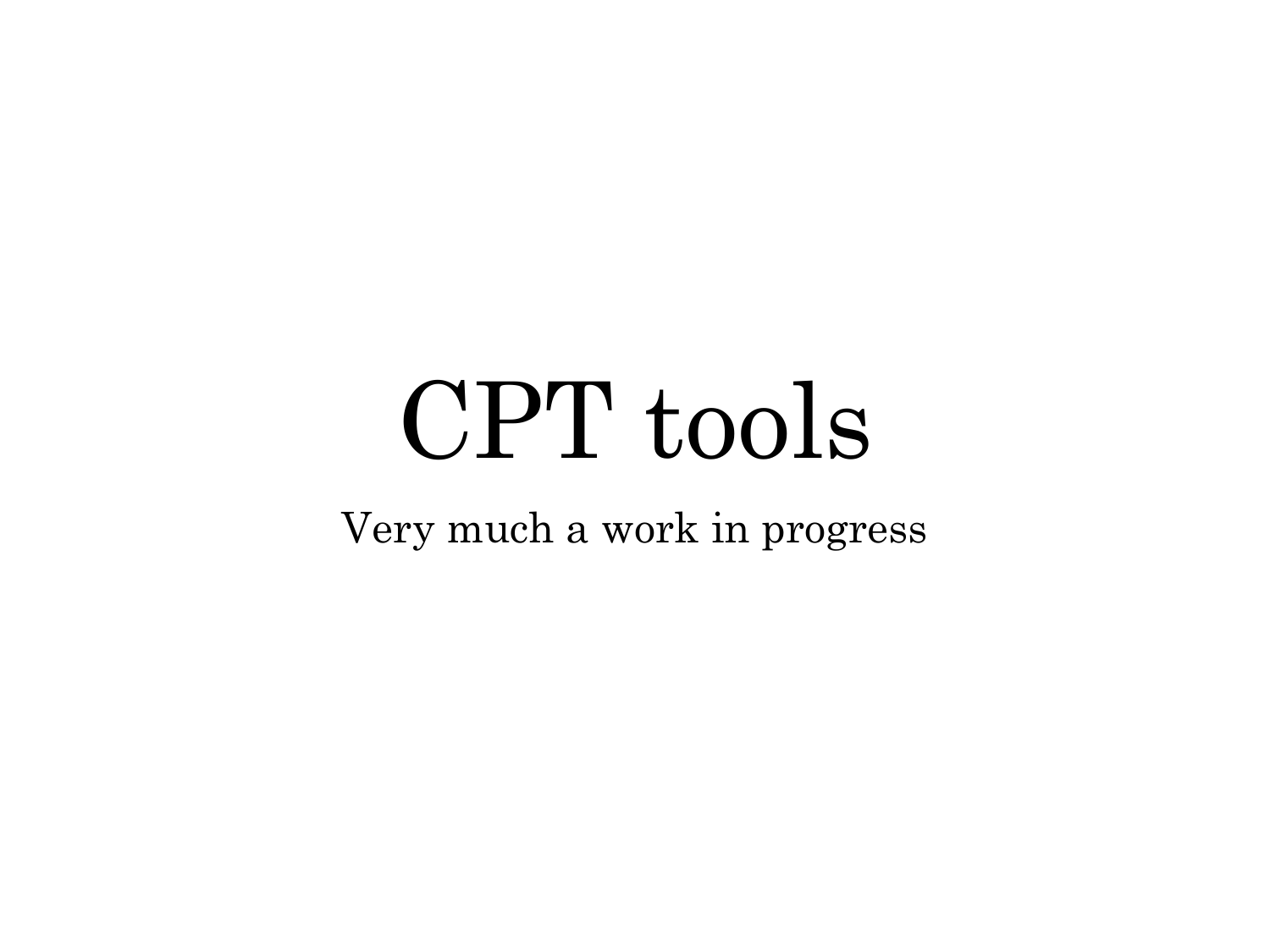## Manipulating CPTs

| numericPart     | Splits a mixed data frame into a numeric matrix and<br>a factor part. |
|-----------------|-----------------------------------------------------------------------|
| rescaleTable    | Rescales the numeric part of the table                                |
| normalizeTable  |                                                                       |
| scaleMatrix     | Scales a matrix to have a unit diagonal                               |
| scaleTable      | Scales a table according to the Sum and Scale<br>column.              |
| getTableParents | Gets meta data about a conditional probability table.                 |
| getTableStates  | Gets meta data about a conditional probability table.                 |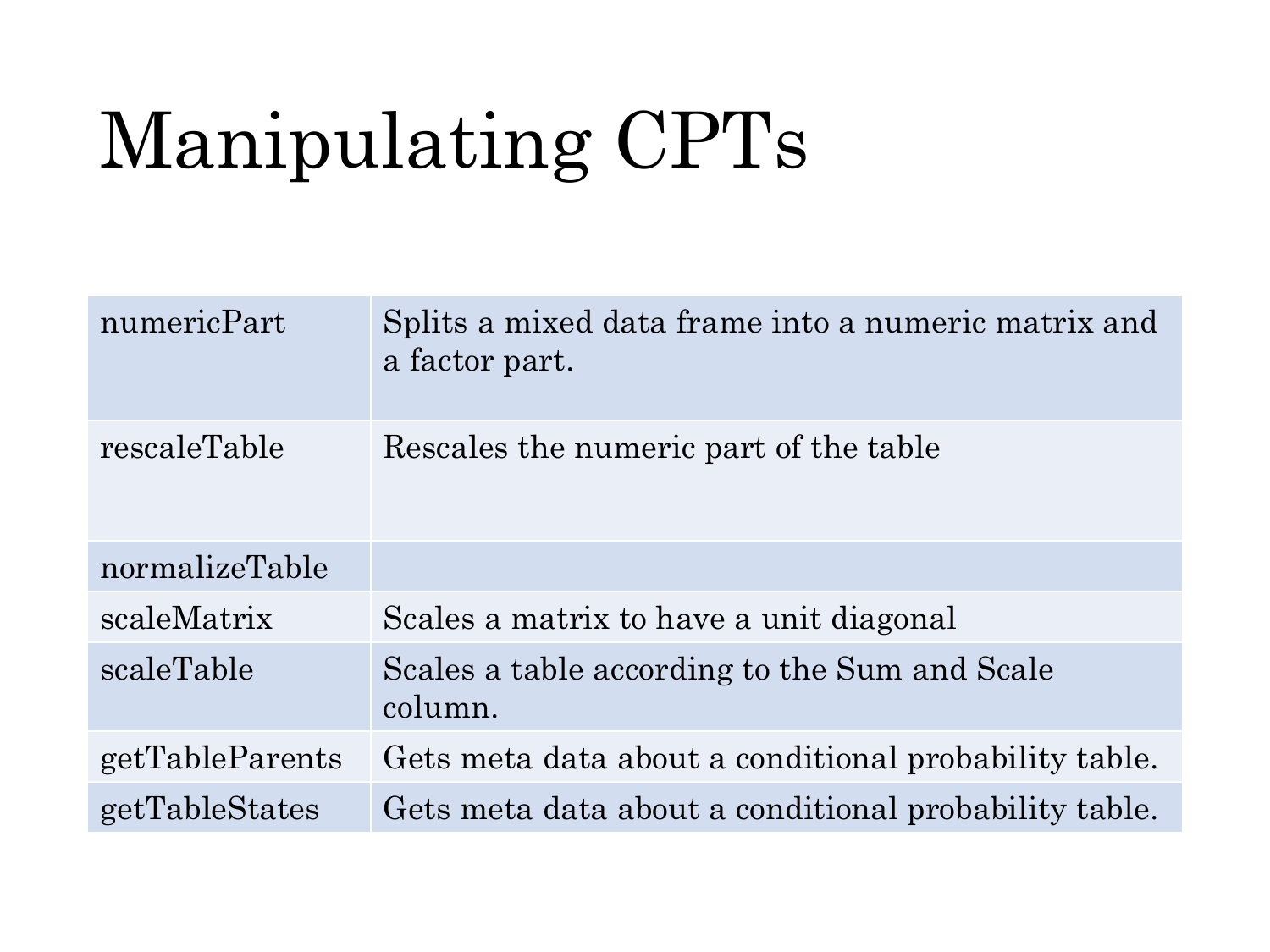#### Combination Rules/Structure Functions

| Compensatory      | DiBello-Samejima combination function                                                |
|-------------------|--------------------------------------------------------------------------------------|
| Conjunctive       |                                                                                      |
| Disjunctive       |                                                                                      |
| OffsetConjunctive | Conjunctive combination function with one<br>difficulty per parent.                  |
| OffsetDisjunctive |                                                                                      |
| eThetaFrame       | Constructs a data frame showing the effective<br>thetas for each parent combination. |
| effectiveThetas   | Assigns effective theta levels for categorical<br>variable                           |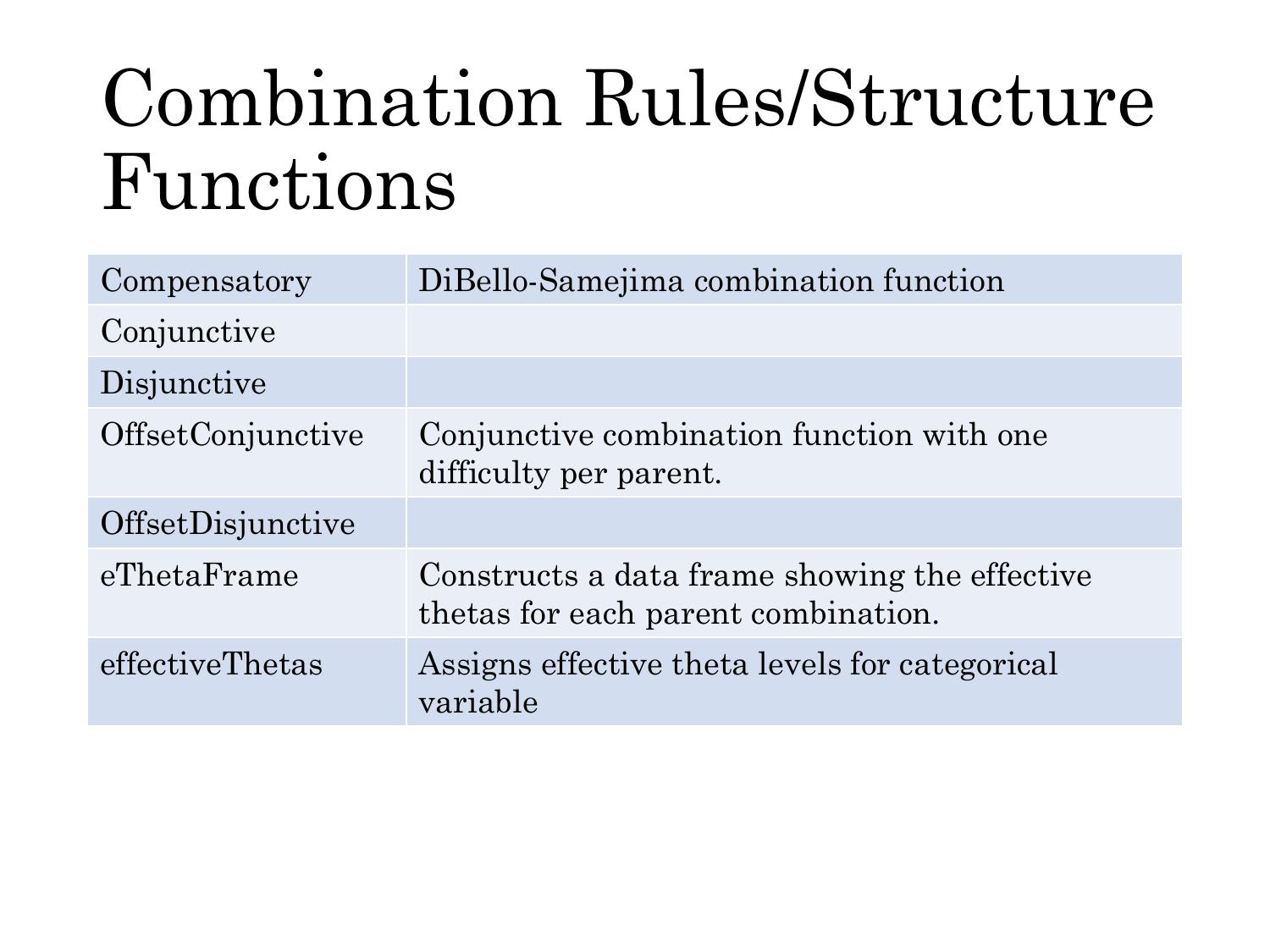### DiBello-XX Models

| calcDSTable | Creates the probability table for DiBello-Samejima<br>distribution                       |
|-------------|------------------------------------------------------------------------------------------|
| calcDSFrame |                                                                                          |
| calcDNTable | Creates the probability table for DiBello-Normal<br>distribution                         |
| calcDNFrame |                                                                                          |
| calcDDTable | Calculates DiBello-Dirichlet model probability and<br>parameter tables                   |
| calcDDFrame |                                                                                          |
| calcDSllike | Calculates the log-likelihood for data from a DiBello-<br>Samejima (Normal) distribution |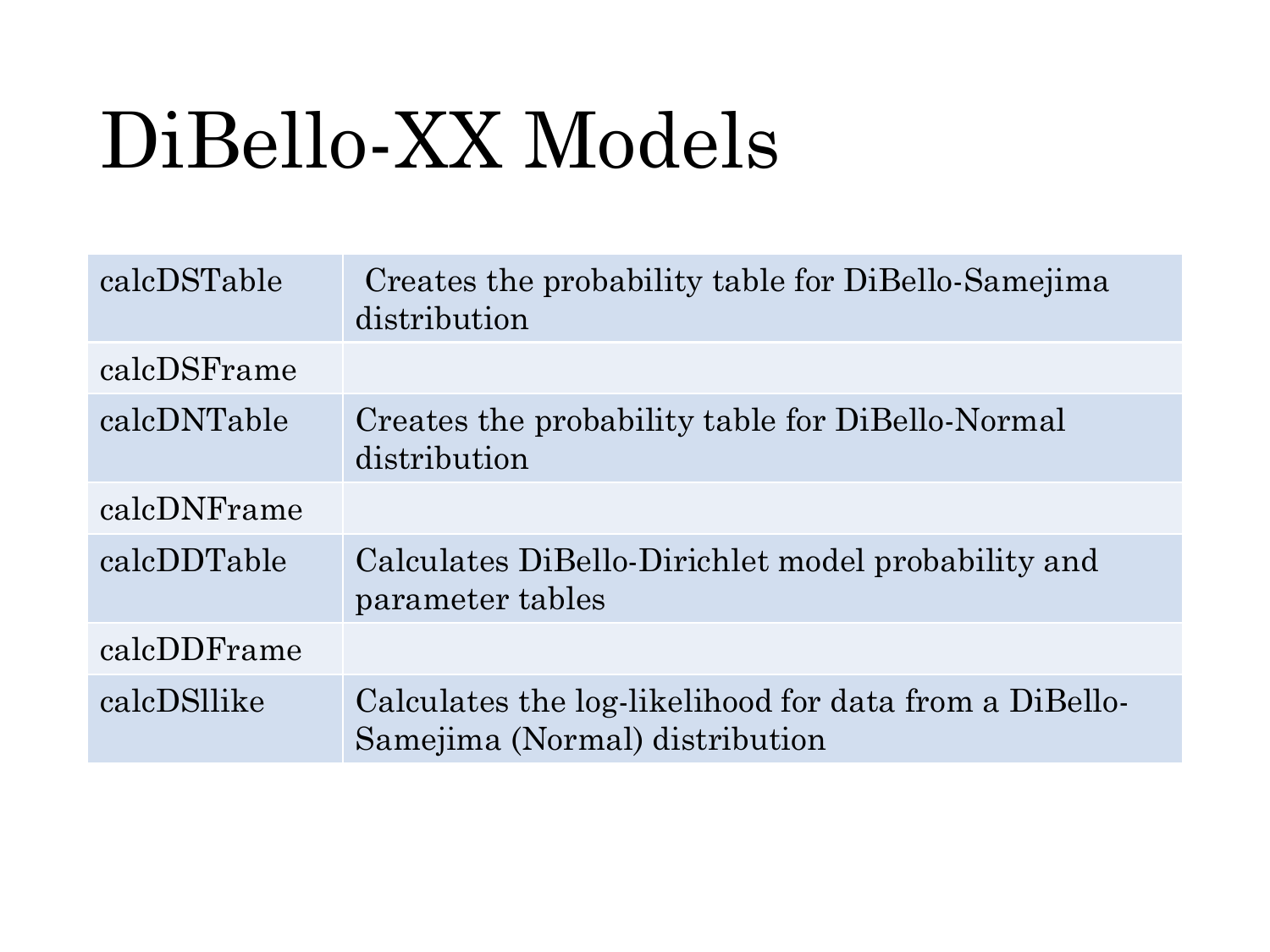## Discrete Partial Credit Model

| calcDPCTable   | Creates the probability table for the discrete partial<br>credit model |
|----------------|------------------------------------------------------------------------|
| calcDPCFrame   |                                                                        |
| gradedResponse | A link function based on Samejima's graded<br>response                 |
| partialCredit  | A link function based on the generalized partial<br>credit model       |
| mapDPC         | Finds an MAP estimate for a discrete partial credit<br>CPT             |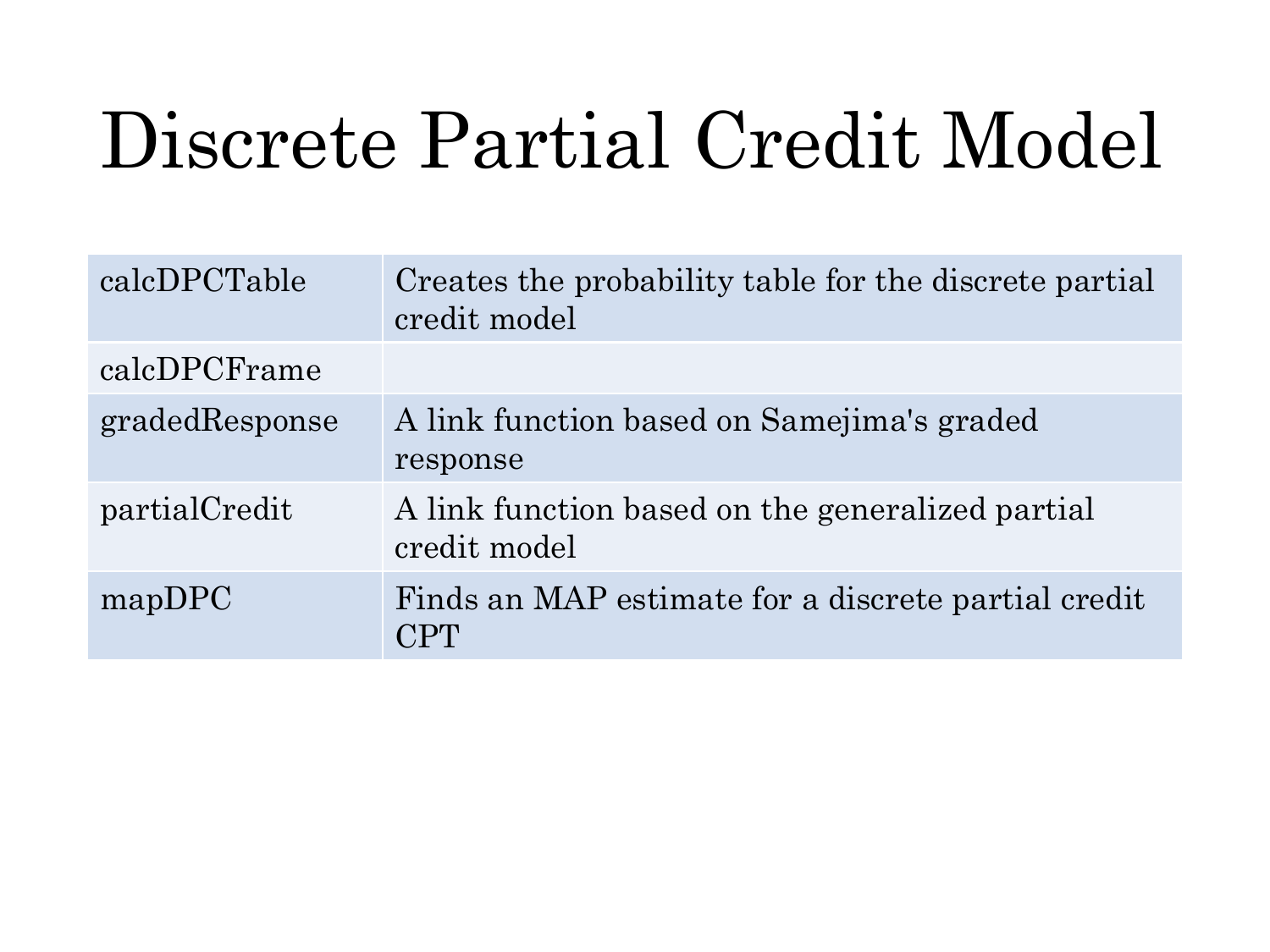## Noisy-logic models

| calcNoisyAndTable | Calculate the conditional probability table for a<br>Noisy-And or Noisy-Min distribution |
|-------------------|------------------------------------------------------------------------------------------|
| calcNoisyAndFrame |                                                                                          |
| calcNoisyOrTable  | Calculate the conditional probability table for a<br>Noisy-Or or Noisy-Max distribution  |
| calcNoisyOrFrame  |                                                                                          |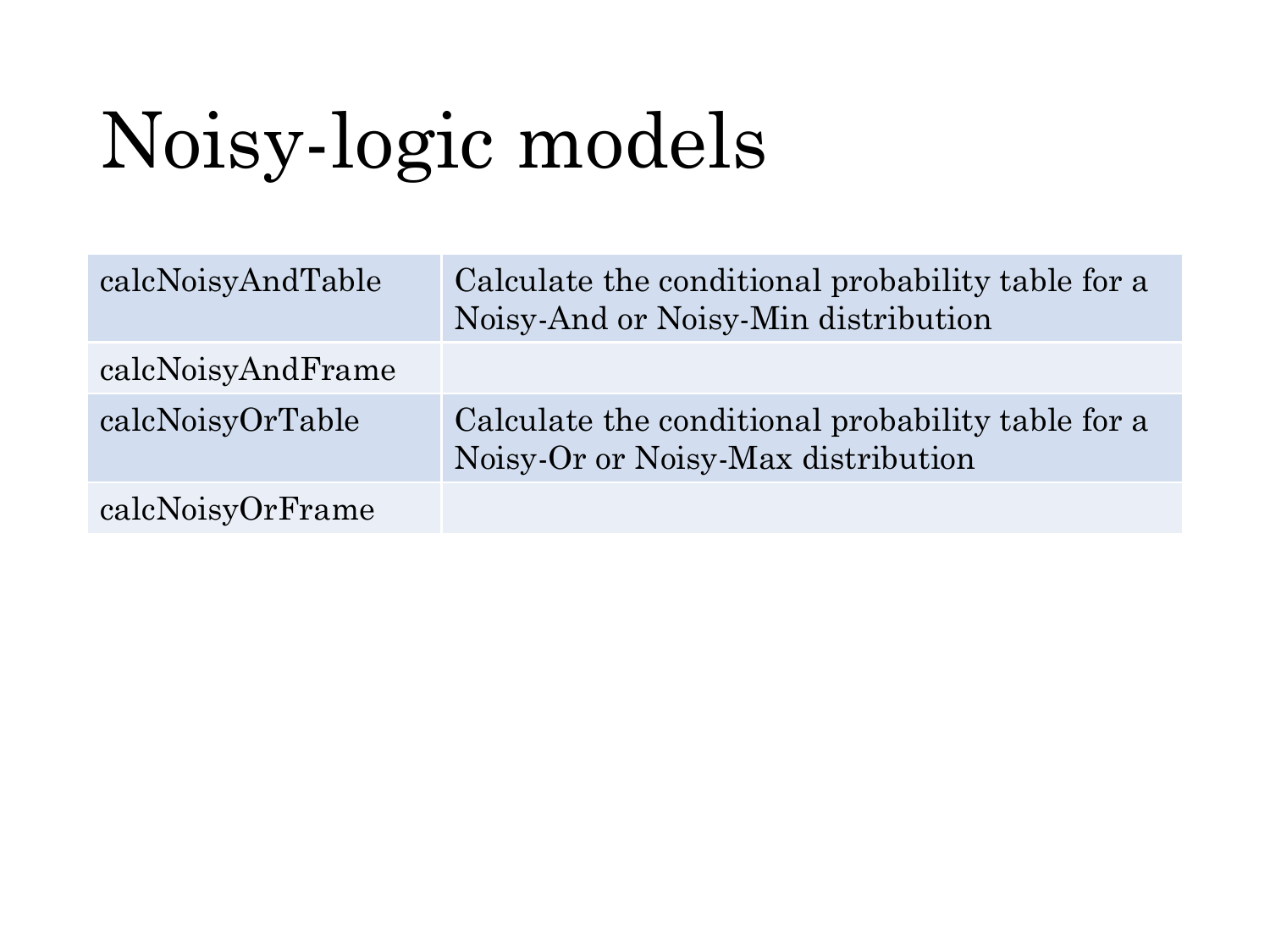#### Model Construction Utilities

| build Factor Tab | Builds probability tables from Scored Bayes net<br>output.           |
|------------------|----------------------------------------------------------------------|
| build2FactorTab  |                                                                      |
| buildMarginTab   |                                                                      |
| marginTab        |                                                                      |
| buildParentList  | Builds a list of parents of nodes in a graph                         |
| dataTable        | Constructs a table of counts from a set of discrete<br>observations. |
| mcSearch         | Orders variables using Maximum Cardinality search                    |
| structMatrix     | Finds graphical structure from a covariance matrix                   |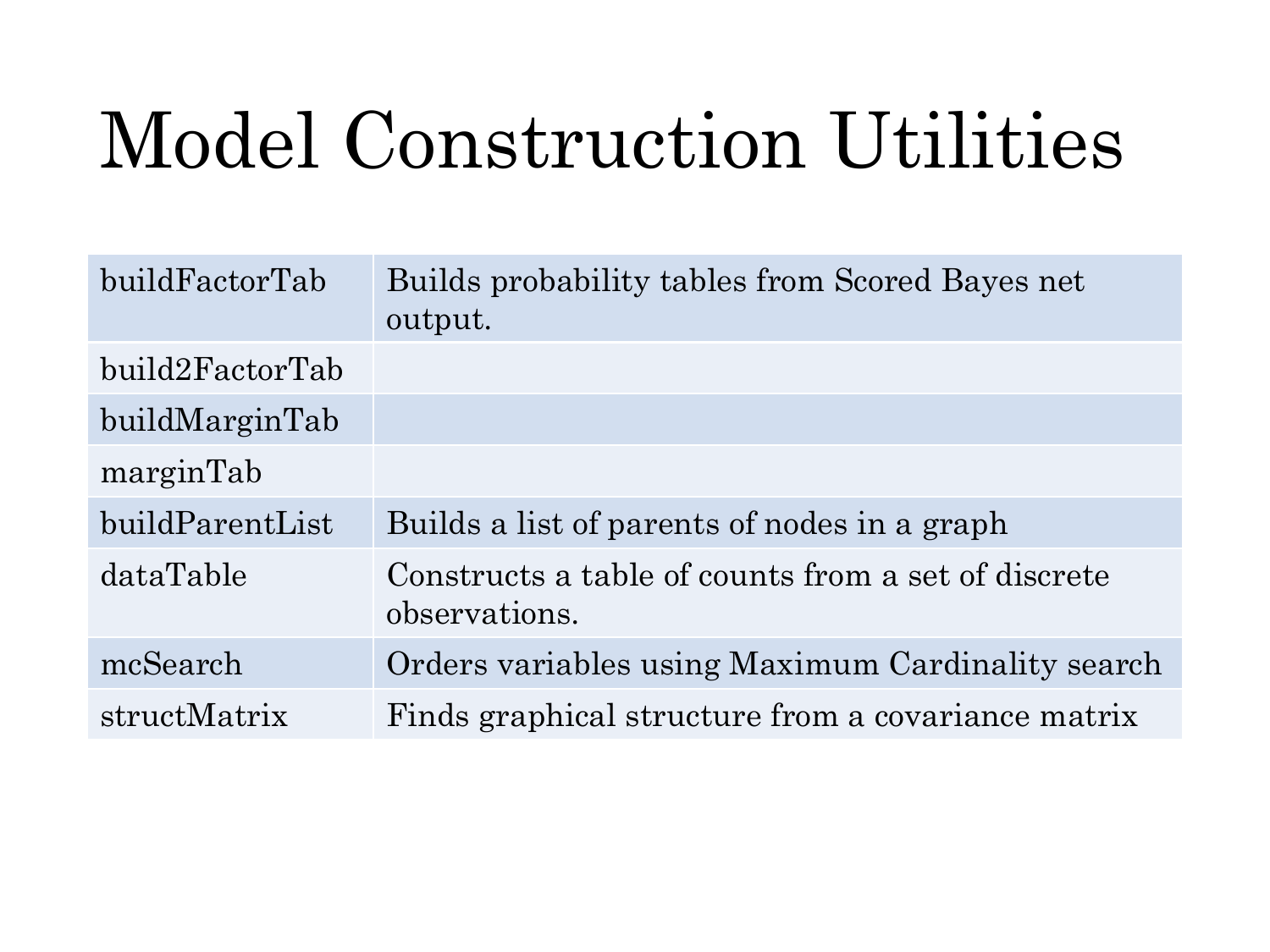## Normal Model Utilities

| areaProbs             | Translates between normal and categorical<br>probabilities  |
|-----------------------|-------------------------------------------------------------|
| pvecToCutpoints       |                                                             |
| pvecToMidpoints       |                                                             |
| buildRegressionTables | Builds conditional probability tables from<br>regressions   |
| buildRegressions      | Creates a series of regressions from a<br>covariance matrix |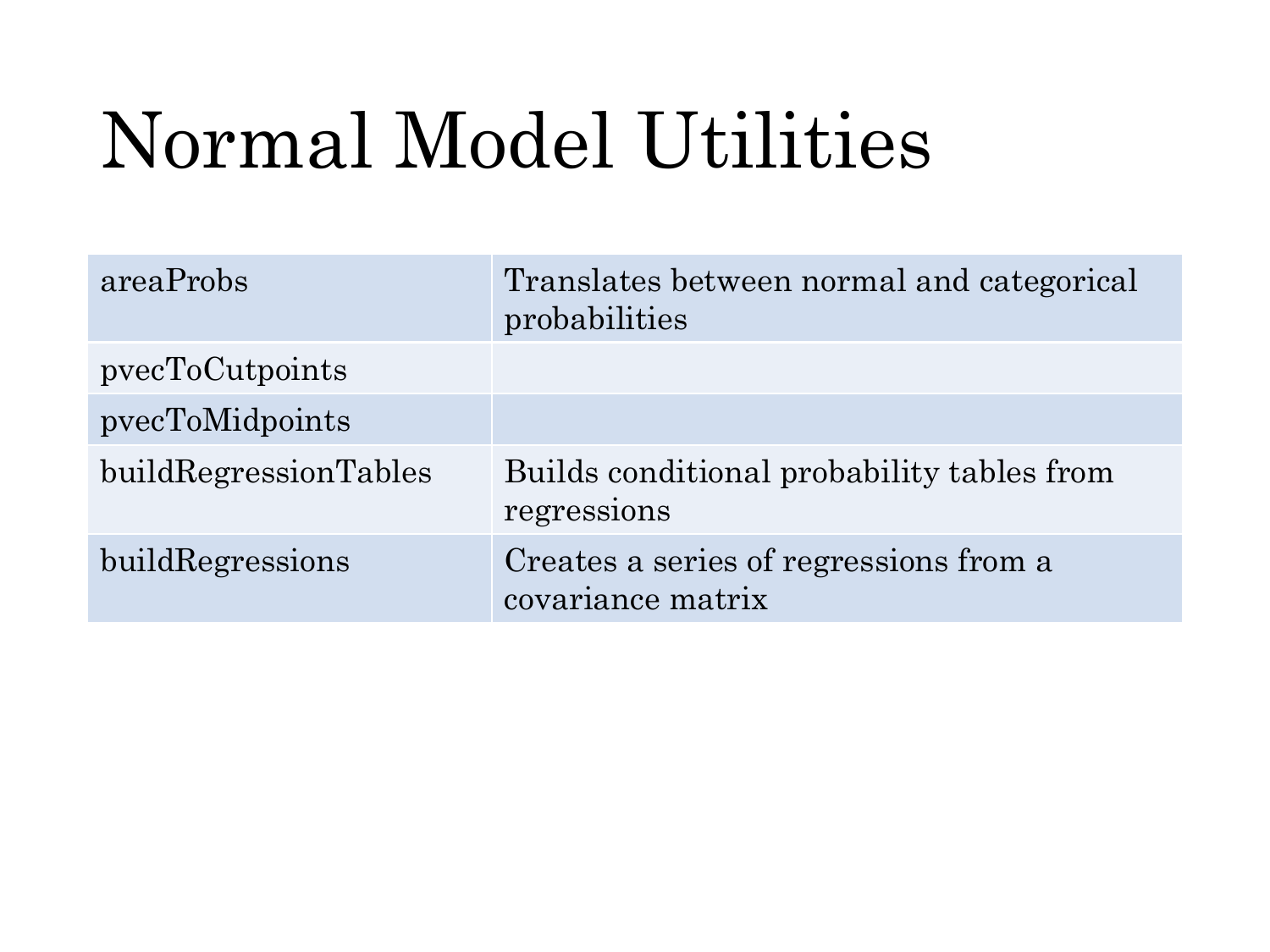## Output Plots

| colorspread    | Produces an ordered palate of colours with the<br>same hue.      |
|----------------|------------------------------------------------------------------|
| stackedBars    | Produces a stacked, staggered barplot                            |
| stackedBarplot |                                                                  |
| compareBars    | Produces comparison stacked bar charts for two<br>sets of groups |
| compareBars2   |                                                                  |
| parseProbVec   | Parses Probability Vector Strings                                |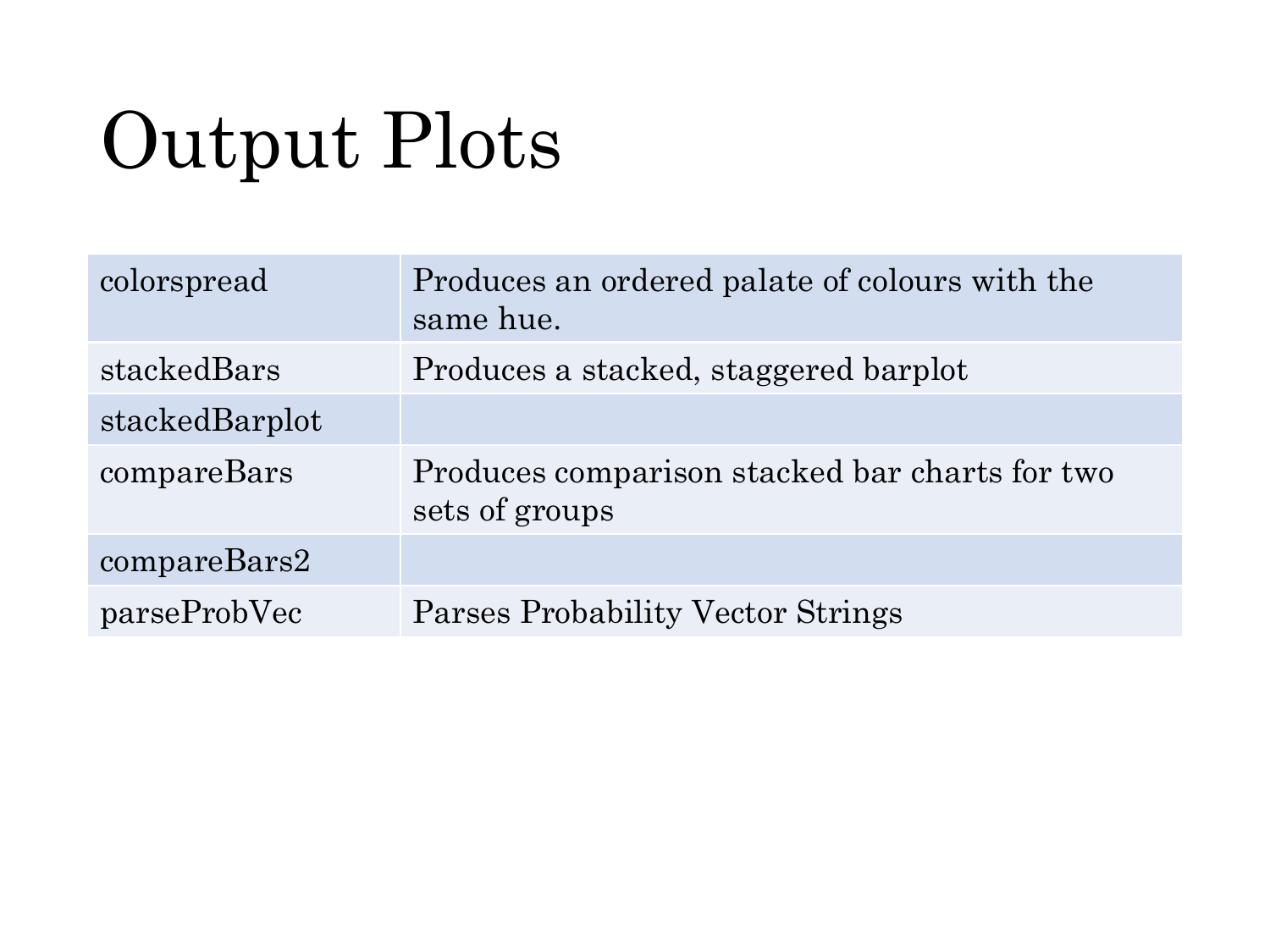### Diagnostic Plots & Tests

| OCP <sub>2</sub> | Observable Characteristic Plot                                          |
|------------------|-------------------------------------------------------------------------|
| <b>OCP</b>       |                                                                         |
| betaci           | Credibility intervals for a<br>proportion based on beta<br>distribution |
| proflevelci      | Produce cumulative sum credibility<br>intervals                         |
| ciTest           |                                                                         |
| localDepTest     |                                                                         |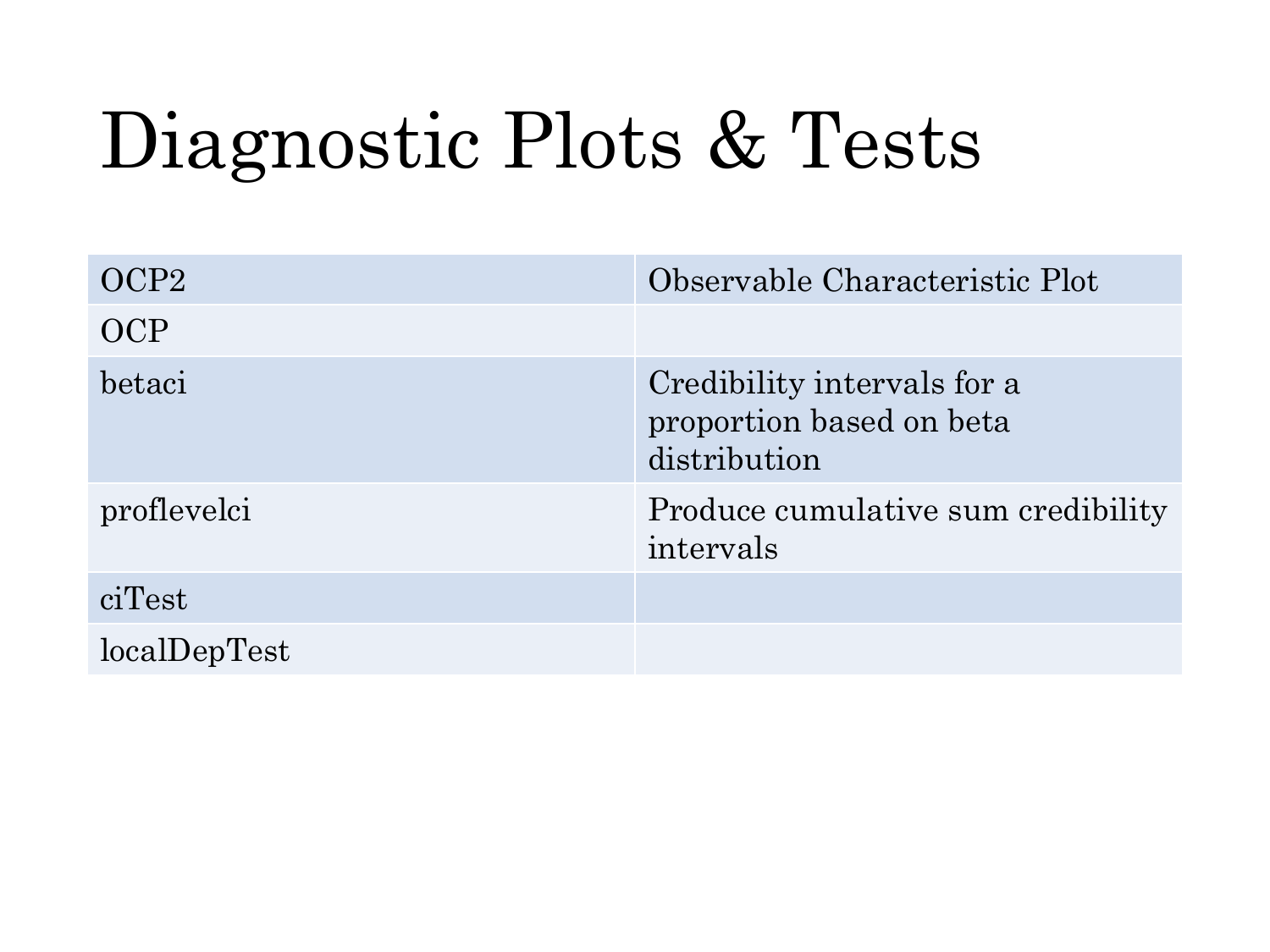## Weight-of-Evidence

| mutualInformation | Calculates Mutual Information for<br>a two-way table.   |
|-------------------|---------------------------------------------------------|
| readHistory       | Reads a file of histories of marginal<br>distributions. |
| woeBal            | Weight of Evidence Balance Sheet                        |
| woeHist           | Creates weights of evidence from a<br>history matrix.   |